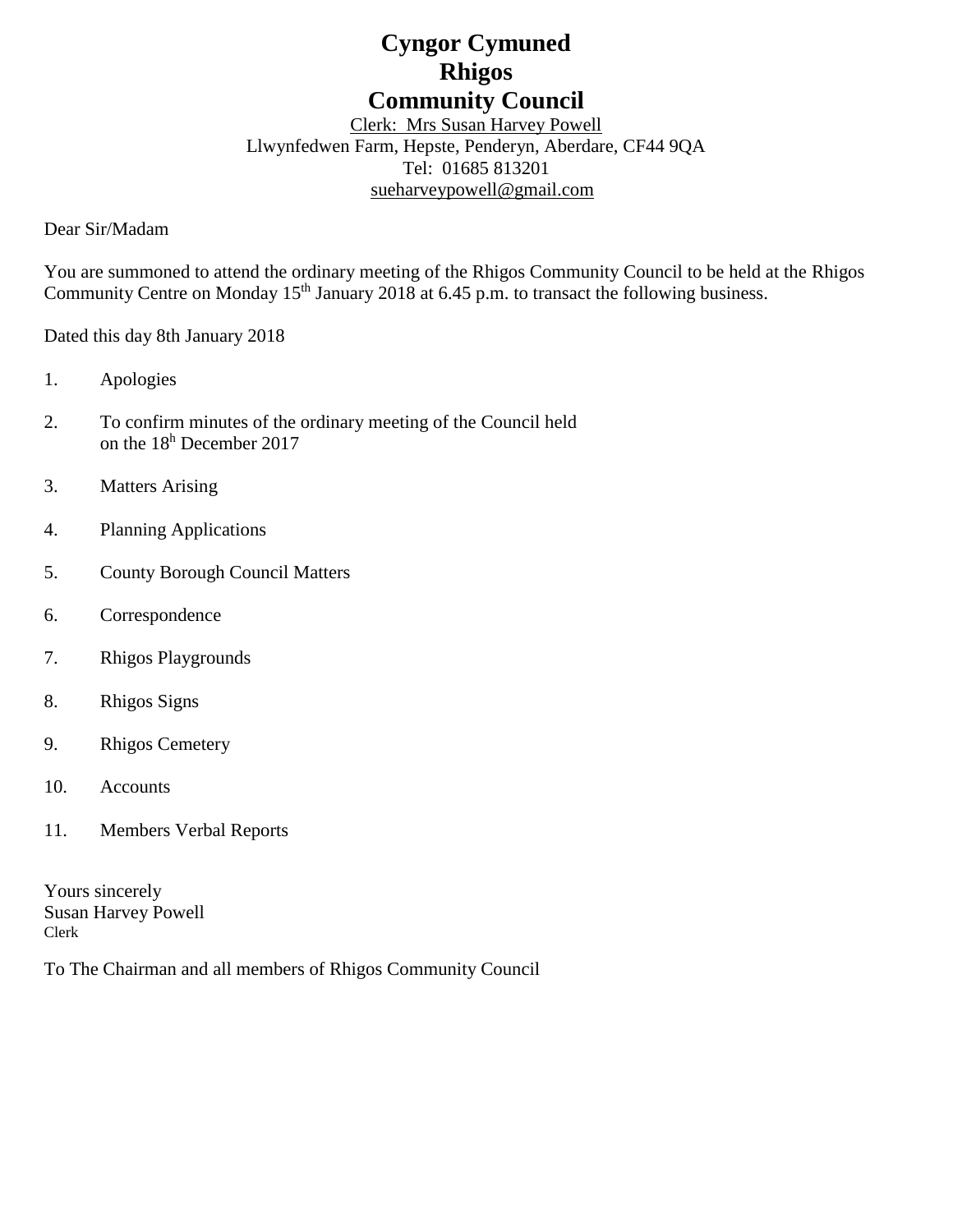# **Rhigos Community Council**

Minutes of the ordinary meeting of Rhigos Community Council held at Rhigos Community Centre on Monday 18th December 2017 at 6.45 p.m.

| Present:                                                                                             | Cllrs. P Oliver, H Wagner, M Evans, L Leach, A Tobin, O Morgan, M Smith, M Pope  |  |  |  |
|------------------------------------------------------------------------------------------------------|----------------------------------------------------------------------------------|--|--|--|
| Apologies:                                                                                           | Cllr. C Hopes, S Maull, G Thomas                                                 |  |  |  |
|                                                                                                      | The meeting had been postponed to the 18th December 2017 due to the bad weather. |  |  |  |
| 2017/99                                                                                              | <b>Minutes</b>                                                                   |  |  |  |
| It was resolved to confirm Minutes of the Ordinary Meeting of the Council held on 18th December 2017 |                                                                                  |  |  |  |
| 2017/100                                                                                             | <b>Declaration of Interest</b>                                                   |  |  |  |
| None recorded                                                                                        |                                                                                  |  |  |  |
| 2017/101                                                                                             | <b>Matters Arising</b>                                                           |  |  |  |

a. Bike Track Cwm Hwnt - no planning application presented yet.

**2017/102 Planning**

It was resolved to note:

a. Proposed Eco-Park Development at Bryn Pica Llwydcoed - Mrs Powell will contact Cllr. G Thomas to ask why Rhigos CC has been asked for observations as it is not near the village.

## **2017/103 County Borough Council Matters**

It was resolved that the following complaints be passed on to Councillor G Thomas for his attention.

- a. Cats eyes have been removed from the road from the rugby club to the New Inn
- b. There is a settee in the old Shand's entrance.
- c. The drains need cleaning on the Glynneath bank.
- d. The road at the junction of Halt Road and the main road is breaking up.
- e. The bridle path behind the Selar site at the end of the bike track is overgrown.
- f. There is a pot hole opposite no. 1 Cwm Isaac.
- g. Light no. 1 is out on the main road.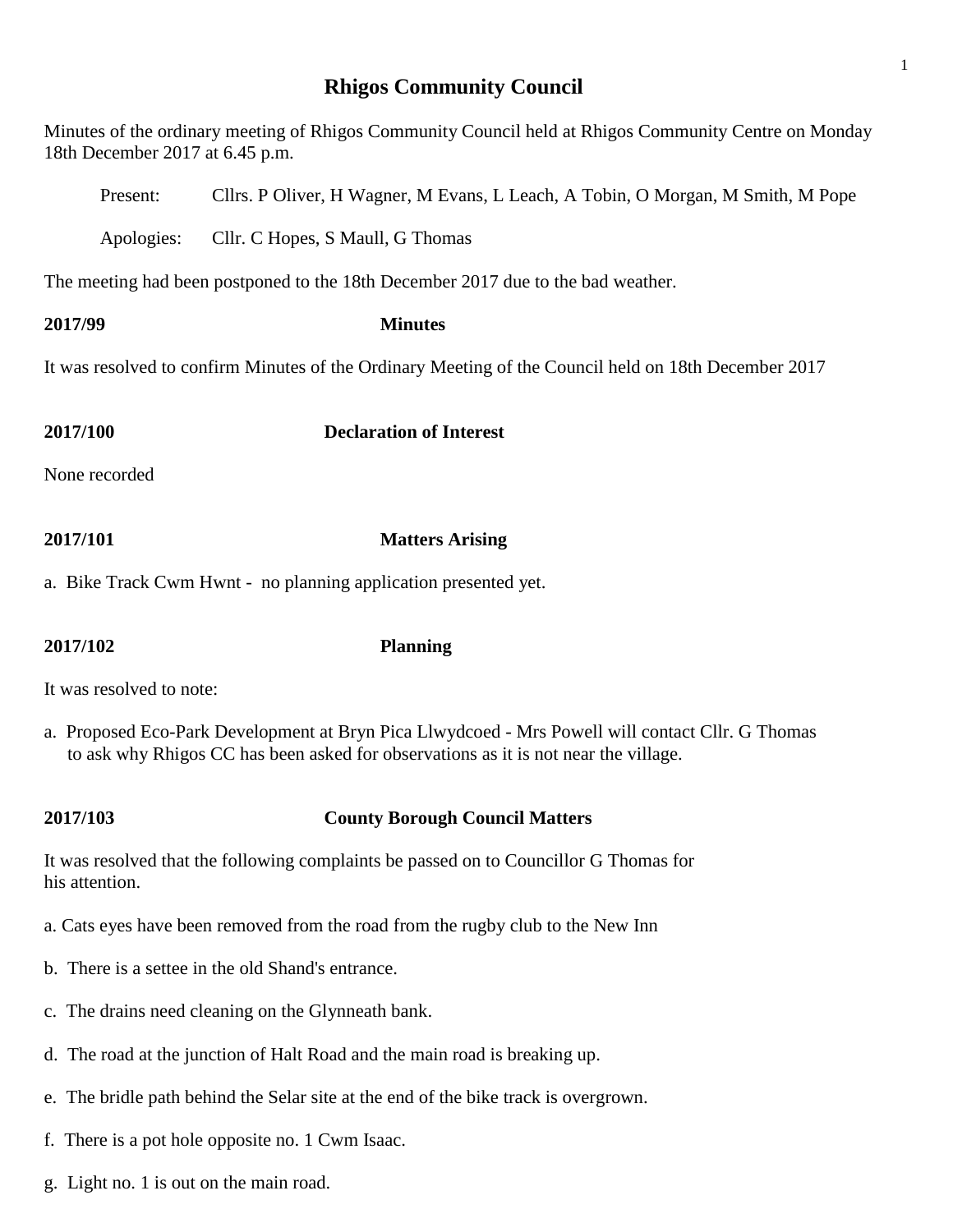h. The road from Halt road into Heol y Graig needs cleaning.

### **2017/104 Correspondence**

It was resolved to receive the following correspondence.

a. Email received from Tower regarding the Tower Regeneration Nature Conservation asking for councillors for the committee. Cllr. Oliver and Wagner volunteered to become members.

### **2017/105 Independent Remuneration Panel**

Mrs Powell presented a report from the Independent Remuneration Panel regarding expenses that can be claimed by community councillors. There were 5 proposals that will need to be agreed at the A.G.M. in May but the £150.00 allowance per councillor will need to be taken into account when producing the cashflow for the precept next month. (Regardless of whether the councillor chooses to accept the payment or not).

### **2017/106 Rhigos Playgrounds**

a. Heol y Bryn playground – Cllr. Evans has not had a reply from Lisa Austin

b. The Old Adventure playground – the list of residents wanting an allotment will be sent to Cllr. Wagner

### **2017/107 Rhigos Signs**

Cllr. Morgan should have had a meeting last week but it was cancelled due to the bad weather. Deferred to the new year.

### **2017/108 Rhigos Cemetery**

1 quote was received from Mr A Thomas, after discussion it was agreed to employ him as contractor for the cemetery.

2 quotes were received for the repair of the railings, after discussion it was agreed to give the contract to Cwm Agricultural.

| 2017/109                     | <b>Accounts</b> |         |
|------------------------------|-----------------|---------|
| <b>British Gas</b>           |                 | £121.47 |
| <b>Broadband</b>             |                 | £74.04  |
| <b>BT</b>                    |                 | £109.08 |
| S H Powell (travel)          | £72.00          |         |
| S H Powell (stamps)          | £15.60          |         |
| Walker Fire UK Ltd           | £130.02         |         |
| Wages                        |                 | £396.99 |
| <b>Current Account</b>       | £3358.56        |         |
| <b>High Interest Account</b> | £3806.51        |         |
| <b>Field Account</b>         | £3824.37        |         |